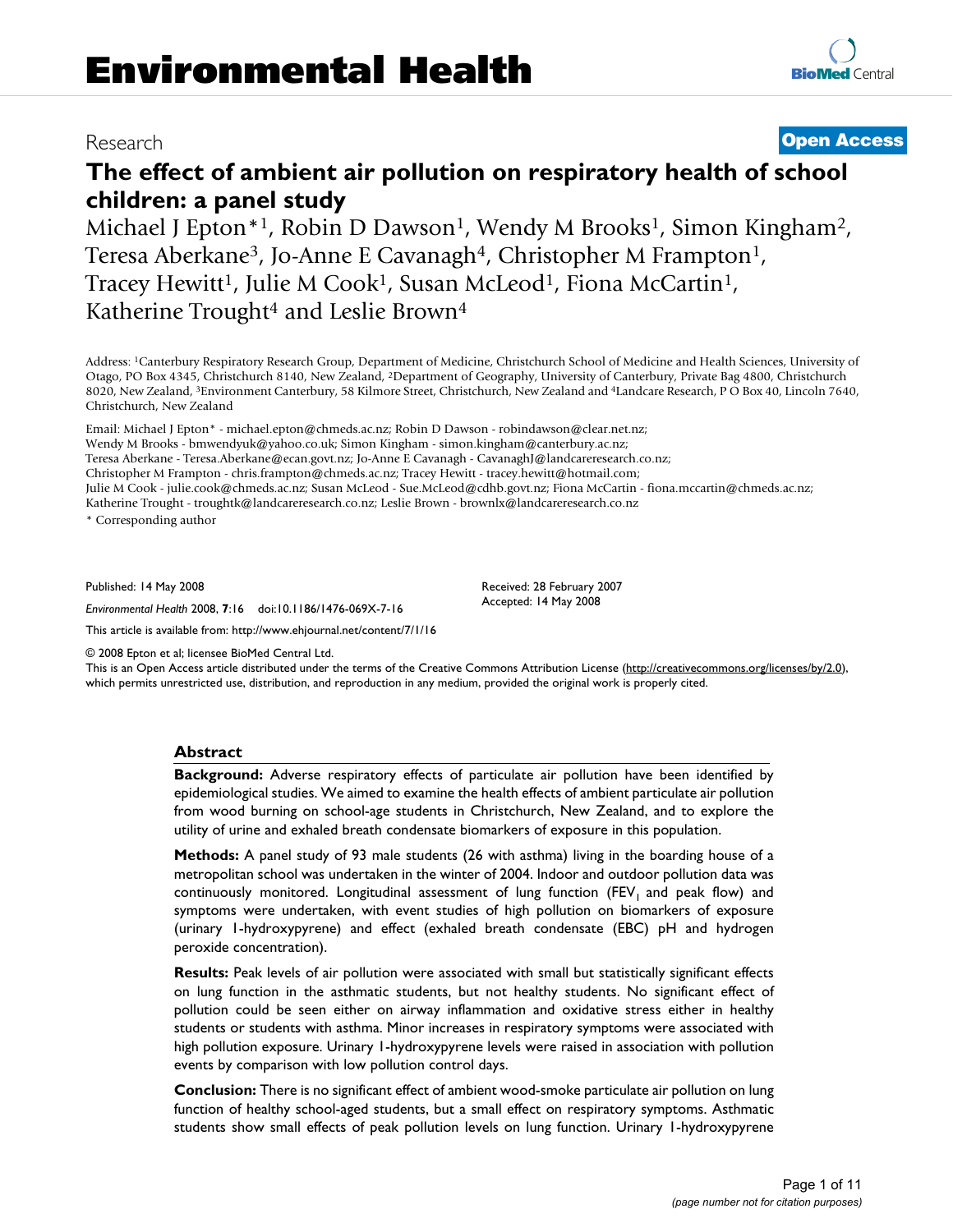shows potential as a biomarker of exposure to wood smoke in this population; however measurement of EBC pH and hydrogen peroxide appears not to be useful for assessment of population health effects of air pollution.

Some of the data presented in this paper has previously been published in Kingham and co-workers Atmospheric Environment, 2006 Jan; 40: 338–347 (details of pollution exposure), and Cavanagh and co-workers Sci Total Environ. 2007 Mar 1;374(1):51-9 (urine hydroxypyrene data).

# **Background**

Epidemiological studies have established the adverse health effects of particulate air pollution, particularly in relation to cardiac and respiratory effects [1,2]. However, direct assessment of health impacts of air pollution on individuals presents significant challenges, including the difficulty and expense of accurately assessing personal exposures [3,4], variation in exposure in home versus school/work and outdoor versus indoor environments and exposure to tobacco smoke. The source of the particulate pollution may also be relevant. The majority of research from the USA and Europe has studied particulate pollution from coal-fired power stations, heavy industry, and diesel engines. However, wood and other organic matter combustion may be significant source of exposure in areas burning solid fuel for domestic heating, such as Canada and the North West USA, Scandinavia, and New Zealand. Indeed there is an increasing trend for wood to be used as a source of home heating in the New England states and in upstate New York.

Direct assessment of lung effects has generally been limited to measurement of peak expiratory flow rate (PEFR) diaries, which, like any self-administered test involving writing down numerical values, may be prone to subjective bias, end-digit preference and auto-correlation. More recently, the availability of electronic downloadable spirometers means detailed lung function assessment in large cohorts can be undertaken easily and cheaply. The spirometers incorporate quality assessment protocols and provide a more objective assessment of lung function. In addition, techniques such as exhaled breath condensate collection now allow non-invasive assessment of airway inflammation, and potentially provide information about oxidative stress responses in the lungs.

The aim of this study was to examine the health effects of ambient particulate air pollution (largely derived from wood-burning for home heating) on school-age children in a panel study design, and to explore the utility of urine and exhaled breath condensate biomarkers of exposure in this population. To reduce exposure variation, and provide accurate assessment of exposure, school children from the boarding houses of a metropolitan private school were studied. Longitudinal studies of lung function effects were undertaken using personal electronic spirometers and symptom diaries, and, after high pollution events, detailed event studies of pollution effects were undertaken using exhaled breath condensate and urine collection.

Some of the data presented in this paper has previously been published in Kingham and co-workers (details of pollution exposure) [5] and Cavanagh and co-workers (urine hydroxypyrene data) [6]

# **Methods**

# *Study site*

The study was undertaken in winter 2004 in Christchurch, New Zealand, a city of ~330,000 situated on the east coast of the South Island. Significant air pollution in Christchurch almost invariably occurs in winter, and is characterized by  $PM_{10}$ , ~90% of which is  $PM_{2.5}$ , that is largely generated by domestic wood-burning open fires and enclosed wood-burners [7]. Mean daily  $PM_{10}$  in central and suburban Christchurch exceeds 50  $\mu$ g/m<sup>3</sup> on ~30 days per year and can reach up to 250  $\mu$ g/m<sup>3</sup> [8]. The health effects of Christchurch air pollution have been the subject of a number of local studies [9-11].

The study was undertaken in the boarding houses at Christ's College, a single-sex private school situated in the central city, but inset into the grounds of Hagley Park, a five km2 area of grassland and trees to the immediate west of the CBD but surrounded by the urban area on all sides.

#### *Pollution monitoring*

Two pollution monitoring sites were established for this project. The indoor site was a second floor corridor leading to rooms occupied by boarding students. The building is naturally ventilated and is heated by a thermostatically controlled central heating system. The site was not near any obvious indoor sources of particulates such as kitchens which are located in a different building. The outdoor site was a courtyard within the school grounds. Indoor and outdoor particulate pollution levels ( $\text{PM}_{10}$ ,  $\text{PM}_{2.5}$ ,  $PM<sub>1</sub>$ ) were measured continuously using a TEOM Series 1400a Ambient Particulate Monitor, and expressed as 10 minute averages over a 24 hour period, and 24 hour averages, from midday to midday. It has been shown that this TEOM under-reads the true  $PM_{10}$  mass because of the loss of semi-volatile compounds in the heated air stream.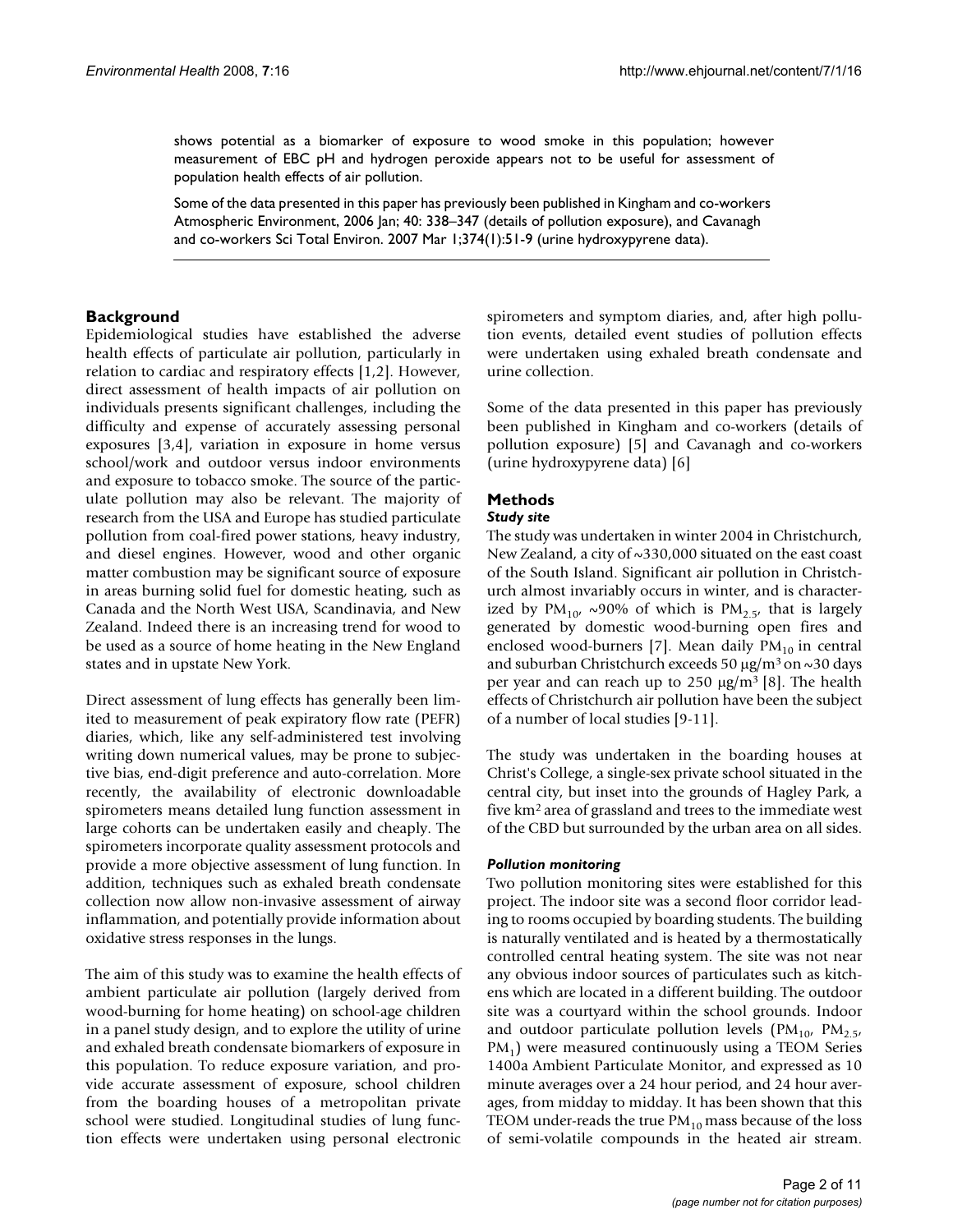Consequently the figures were corrected based on an established factor. Details about this and the more information about the indoor and outdoor pollution monitoring at Christ's College are given in Kingham and coworkers [5]. Weather data including wind speed, temperature, temperature difference and relative humidity were also continuously collected from the outdoor site and expressed as 10 minute averages.

# *Participants*

The participants were male secondary school students, aged between 12 and 18 years, attending the boarding houses of Christ's College. All were healthy non-smokers with no significant medical conditions. Smokers were specifically requested not to volunteer for the study, and the non-smoking status of the participants was confirmed by school staff. A sub-group of students with a previous diagnosis of asthma (defined as "doctor diagnosed asthma ever") were also studied. They were being treated with asrequired short-acting beta agonist reliever medication, with some taking regular inhaled corticosteroids (see Results section for details). The regular use of oral corticosteroids was an exclusion criterion. Investigators made no alterations to asthma management and gave no advice about reliever inhaler use during the study.

Prior to commencing the study the health status of the students was assessed by taking a brief medical history. Baseline spirometry and skin prick testing for atopic status were also undertaken.

The study protocol and conduct was approved by the Canterbury Regional Ethics committee. All participants provided written informed consent prior to commencement, and parental approval to participate was also sought.

# *Lung function assessment*

All students were issued with personal downloadable electronic spirometers (Piko-1, Ferraris Respiratory Europe Ltd, Hertford, UK) and trained in their use. These spirometers measure Forced Expiratory Volume in 1 second  $(FEV<sub>1</sub>)$  and peak expiratory flow rate (PEFR) to American Thoracic Society standards [12]. Lung function measurement was undertaken twice daily, in the early morning, and around 6.00 pm, supervised by House Matrons, who were all trained nurses given training in spirometry. No specific instructions about withholding reliever medications prior to spirometry were given to the students. Spirometry data were downloaded at least fortnightly by investigators.

#### *Diary cards*

All students were issued with daily diary cards to detail respiratory, nasal and eye symptoms. In addition, students with asthma completed diaries detailing asthma symptoms and reliever medication use.

Lung function and diary card data collection occurred during school terms for the duration of the project. When a student was away from the school for more than one night (weekend and school holidays), diaries and lung function measurements were not undertaken.

### *High pollution peak assessment*

Within 24 hours of two separate high pollution days all participating students underwent a more detailed assessment. The investigators were informed by Environment Canterbury the morning after a high pollution night. The school was contacted, and all participating boys were excused their evening study activities, to be assessed by the investigating team. This involved collection of urine samples for analysis of 1-hydroxypyrene and collection of exhaled breath condensate for measurement of pH and hydrogen peroxide. Baseline assessments were also undertaken at the beginning of the study during a period of low pollution (autumn control) and during the winter, after a 1 week period of low pollution levels (winter control).

# *Urinary 1-hydroxypyrene levels (1-OHP)*

Urine samples were stored at -20°C until analysis. Urinary 1-OHP was quantified using reverse phase high-performance liquid chromatography (HPLC) using a modification of a previously described method [13] as described in Cavanagh and co-workers [6]. The lower limit of detection was 0.23 nmol/L. Hydroxypyrene concentrations were corrected for urinary creatinine to account for hydration status and expressed as μmol 1-OHP/mol creatinine.

#### *Exhaled breath condensate (EBC) collection*

Exhaled breath condensate (EBC) was collected using the RTube™ system (Respiratory Research Inc, Charlottesville, USA), using an aluminium cooling tube. The aluminium cooling tube was stored at -20°C for at least 24 hours prior to collection. EBC was collected for ten minutes on each sampling occasion, after rinsing the mouth to reduce saliva contamination. Approximately 2 ml of condensate was collected from each student at each collection.

# *EBC pH*

EBC pH was immediately measured by applying approximately 30 μl of EBC to a pre-calibrated Shindengen ISFET pH meter (model KS701). EBC was not de-gassed prior to pH measurement.

#### *EBC hydrogen peroxide*

 $H<sub>2</sub>O<sub>2</sub>$  was measured in EBC samples using fluorometry with 4-hydroxyphenylacetic acid [14]. Briefly, following the  $H_2O_2$ -dependent conversion of 4-HPAA to the dimer 2,2'-dihydroxybiphenyl-5,5'-diacetate, the fluorescence of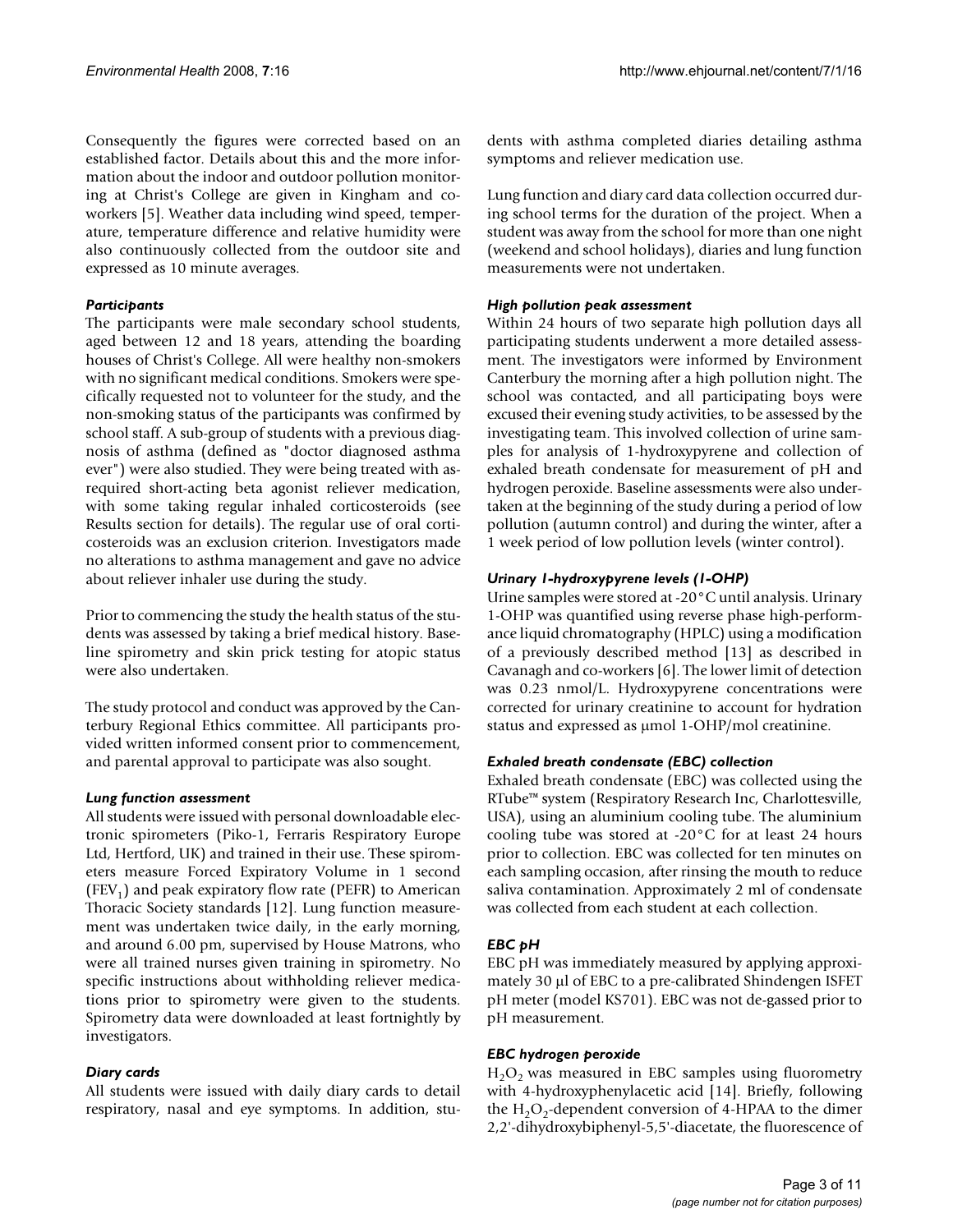each sample was quantified within four hours using a Hitachi F4500 Fluorescence Spectrophotometer (excitation 295 nm, emission 405 nm; slit width 5 nm ex/10 nm em; PMT voltage 700 V). Linear regression analysis allowed the estimation of the concentration of  $H_2O_2$  in samples based upon a corresponding standard curve. More details of the  $H_2O_2$  assay as used in our laboratory, including validation and optimisation can be found in Brooks and co-workers [15]. The limit of detection of the assay used for these experiments was 3.4 nM  $H_2O_2$ .

### *Statistics and sample size*

For seasonal and event data comparisons of EBC pH, hydrogen peroxide, and 1-OHP concentrations were compared using the non-parametric Friedman's test and Wilcoxon-signed rank tests as appropriate to allow for repeated observations on individuals and due to the extreme non-normality of these measures. Readings below the limit of detection for any assay were arbitrarily assigned a value corresponding to 50% of the limit of detection to avoid division by zero in any subsequent calculation. Longitudinal data was cleaned to exclude spurious or physiologically impossible data points by an *a priori* defined protocol. Peak flow and FEV<sub>1</sub> data for each student was expressed as a Z-score relative to the student's mean score over the period of the study. Longitudinal data analysis exploring bivariate association between lung function (Z-scores of PEFR or  $FEV<sub>1</sub>$ ) or symptom data and pooled air pollution measures (both indoor and outdoor) and climate related measures were conducted using the non-parametric Spearman's correlation coefficient. The air pollution measures were lagged daily out to seven days and correlated with lung function and symptom scores. In this manner the potential for any lagged effect of air pollution on these measures was analysed. Variables showing some association ( $p < 0.15$ ) with lung function or symptom data from these analyses were then entered into a mixed-model linear regression analysis which included the daily use of a reliever as a covariate to confirm the independent association with lung function or symptoms. These analyses were undertaken for the dataset as a whole and repeated separately for asthmatic and non-asthmatic students.

In addition, mean levels of each of the longitudinal outcome variables for each student were calculated within moderate/high (24 hour average> 20 μm/m<sup>3</sup> outdoor) pollution days and low pollution days. These levels were compared using Mann-Whitney U tests. Longitudinal data analysis exploring bivariate association between lung function (Z-scores of PEFR or  $FEV_1$ ) and pooled air pollution measures on moderate/high pollution (24 hour average>  $20 \mu m/m<sup>3</sup>$  outdoor) days alone were then conducted using the non-parametric Spearman's correlation coefficient.

The power of the study was of necessity dependant on the number and magnitude of high pollution days during the study period. In addition, limiting the sampling to one school (to increase exposure validity) placed limitations on potential numbers of students willing/able to participate. Retrospective power analysis was therefore undertaken for lung function scores (expressed as Z-scores) between moderate/high (24 hour average> 20 μm/m3 outdoor) pollution days and low pollution days. Assuming a 2:1 split in air pollution days, and given n = 80 students, the study had an 80% power to detect differences in Zscore values of 0.30 in FEV<sub>1</sub> and 0.27 in PEFR with  $\alpha$  = 0.05 (two-tailed). In addition, with 100 time points a correlation between Z-scores and pollution of >0.28 would have been detected as statistically significant i.e.  $R^2 > 10\%$ .

# **Results**

### *Students' baseline demographics and lung function*

A total of 93 students took part in the study, from a total potential boarding house population of 240 students. Eighty-nine students identified themselves as New Zealand European, whilst four (4.3%) came from Asia. There were no students who identified themselves as Maori. In 2001, 6.9% of the population of Christchurch identified themselves as Maori, while 5.5% identified themselves as Asian [16]. Twenty-six (28%) of the students had a doctor diagnosis of asthma. The prevalence of asthma in this age group in New Zealand is 24.4% [17]. Seventeen of these students used short-acting beta agonists on an as-required basis, while eight students were taking regular inhaler corticosteroids. Mean age of the students at study start was 14 years 5 months (range 12 years 9 months – 17 years 6 months). There were no significant age differences between students with asthma and those without asthma. There was no significant difference in  $\%$  predicted FEV<sub>1</sub> between asthmatics and non-asthmatics (97.54% ± 2.481 (mean  $\pm$  1 s.e.) n = 26, vs 95.49%  $\pm$  1.635 n = 57), though  $FEV<sub>1</sub>/FVC$  ratio was significantly lower in the asthmatic students (FEV<sub>1</sub>/FVC ratio asthma group  $0.803 \pm 0.013$  n = 26 vs normal group  $0.834 \pm 0.009$  n = 57, p = 0.05).

#### *Asthmatic reliever use*

Reliever use in the asthmatic students was generally low. Reliever use was only documented on 3.26% of the days in the diary cards filled in by the asthmatic students. There was no significant difference between the number of puffs of reliever used by the asthmatics on low pollution days when compared to moderate/high days (Mann-Whitney  $U$ ,  $p = 0.488$ ). There was however a relationship between days of ANY reliever use and the occurrence of a moderate/high pollution day. For this reason, the daily use of a reliever was used as a covariate in the mixed-model linear regression analysis.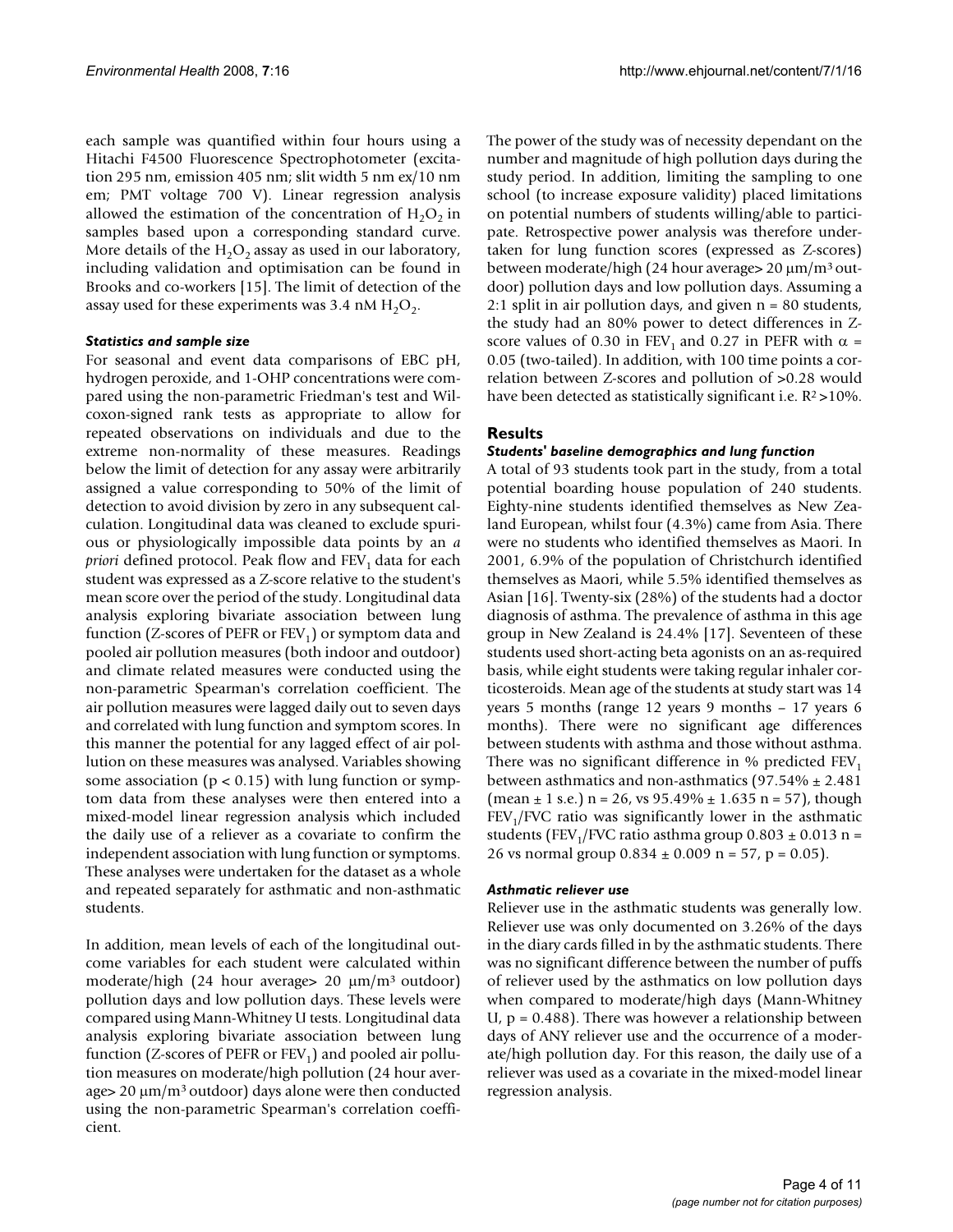

# Indoor (open triangle) and outdoor (closed triangle) 24 hour mean PM10 **Figure 1** levels

**Indoor (open triangle) and outdoor (closed triangle) 24 hour mean PM<sub>10</sub> levels**. The school holiday period, when no biological data was collected, is marked. Detailed event studies occurred after high pollution nights marked with arrows. The New Zealand National Environmental Standard cut-off for high pollution days is marked at 50 μg/m3. Details of monitoring sites and positions are given in the Methods section.

#### *Air pollution*

The study was undertaken from the end of March to early September 2004, encompassing autumn and winter. Indoor and outdoor pollution levels are shown in Figure 1 (24 hour average) and Figure 2 (10-min peak). Pollution levels during the winter of 2004 were generally lower than previous years [18], with the majority of high pollution nights occurring during the school vacation period, when data was not being collected. There were however a number of high pollution events where data was collected. Detailed sampling took place after high pollution nights on June 24 and July 21. The 24-hour average outside  $PM_{10}$  level recorded at the school on those dates was 43 μg/m<sup>3</sup> and 72 μg/m<sup>3</sup> respectively. Peak outdoor  $PM_{10}$ levels for a 10-minute period reached 105  $\mu$ g/m<sup>3</sup> and 257  $\mu$ g/m<sup>3</sup> respectively. The majority of PM<sub>10</sub> pollution was in the PM<sub>2.5</sub> range, and indoor pollution levels were similar to outdoor. Occasional very high pollution peaks were identified indoors. These tended to be in the  $PM_{10}$  range, rather than  $PM_{2.5}$ , and probably represented resuspension events due to activity in corridors. On average, pollution levels measured at the school were 22.5% lower than those measured at the central Environment Canterbury monitoring station.

#### *Urinary 1-OHP levels*

Urine 1-OHP levels are shown in Figure 3. Urine 1-OHP levels were significantly higher on the high pollution days compared to both low pollution control days. Median (25–75% range, number of sample analysed) 1-OHP levels corrected for creatinine were: Autumn control 0.0195  $(0.009-0.036, n = 88)$  µmol OHP/mol creatinine; Winter control 0.025 (0.013–0.038, n = 77) μmol OHP/mol creatinine; Pollution day 1 0.043 (0.030–0.073, n = 79) μmol OHP/mol creatinine; Pollution day 2 0.042 (0.022–  $0.064$ , n = 73); p < 0.0001 for all comparisons of high pollution days vs controls. Differences in 1-OHP levels between the two control days did not reach statistical significance. Similarly, the 1-OHP levels on the two high pollution days were not significantly different.

#### *EBC pH*

EBC pH readings are shown in Figure 4. There was a broad range of pH readings on all sampling days. pH differences between autumn and winter controls reached statistical significance, and pH at the first high pollution day was significantly higher than the second study day, and the winter control day, but not the autumn control day. There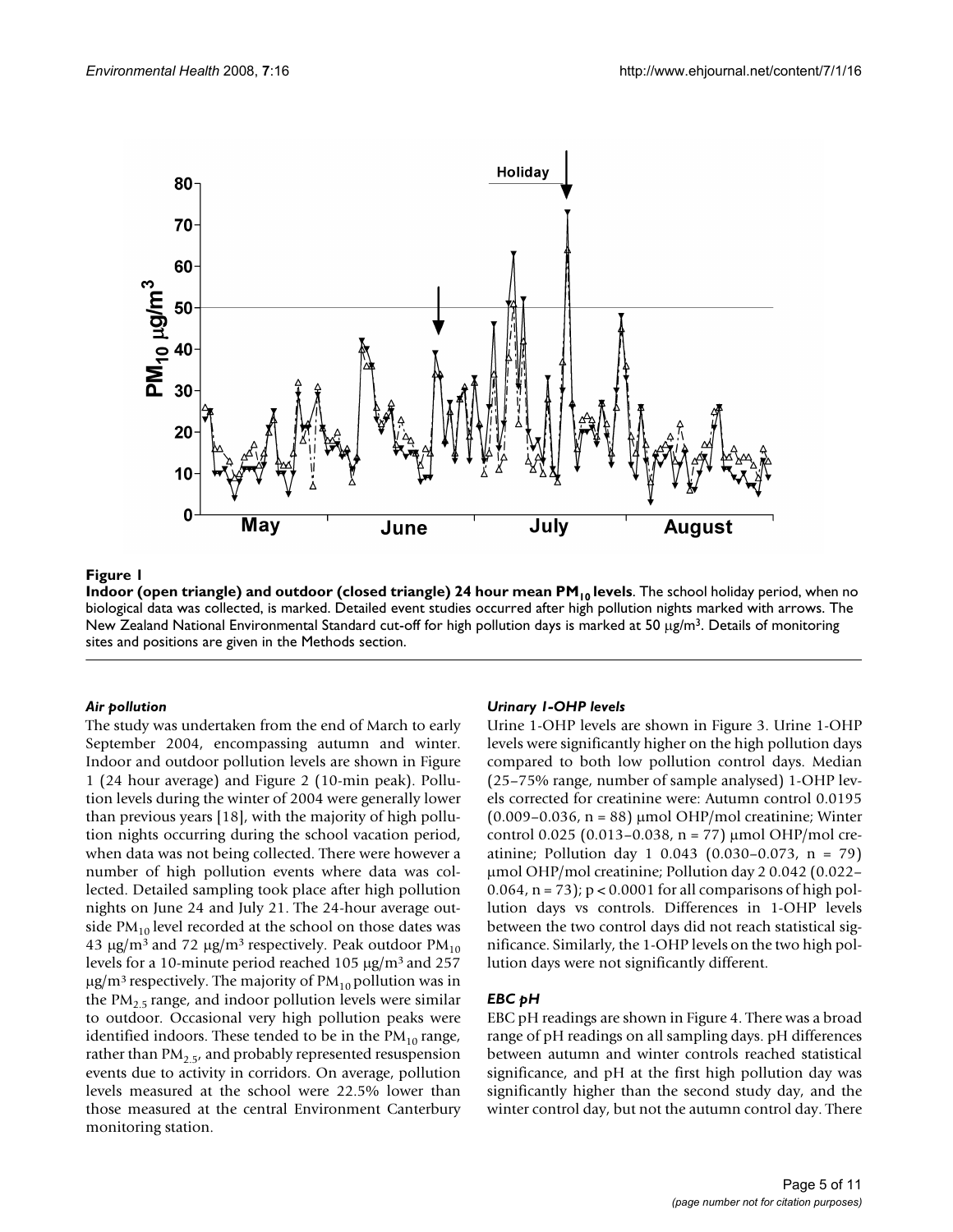

**Indoor (open triangle) and outdoor (closed triangle) 10-minute peak PM10**  $\sigma$  **in the peak PM10**  $\sigma$ **Indoor (open triangle) and outdoor (closed triangle) 10-minute peak PM<sub>10</sub> levels. The school holiday period, when** no biological data was collected, is marked. Detailed event studies occurred after high pollution nights marked with arrows. Details of monitoring sites and positions are given in the Methods section.



# Urinary 1-hydroxypyrene leve **Figure 3** ls (adjusted for creatinine) on the control and high pollution assessment days

**Urinary 1-hydroxypyrene levels (adjusted for creatinine) on the control and high pollution assessment days**. \* p < 0.0001 for all differences between high pollution days and controls. Data in this graph is also shown in graph form in Cavanagh and co-workers [6].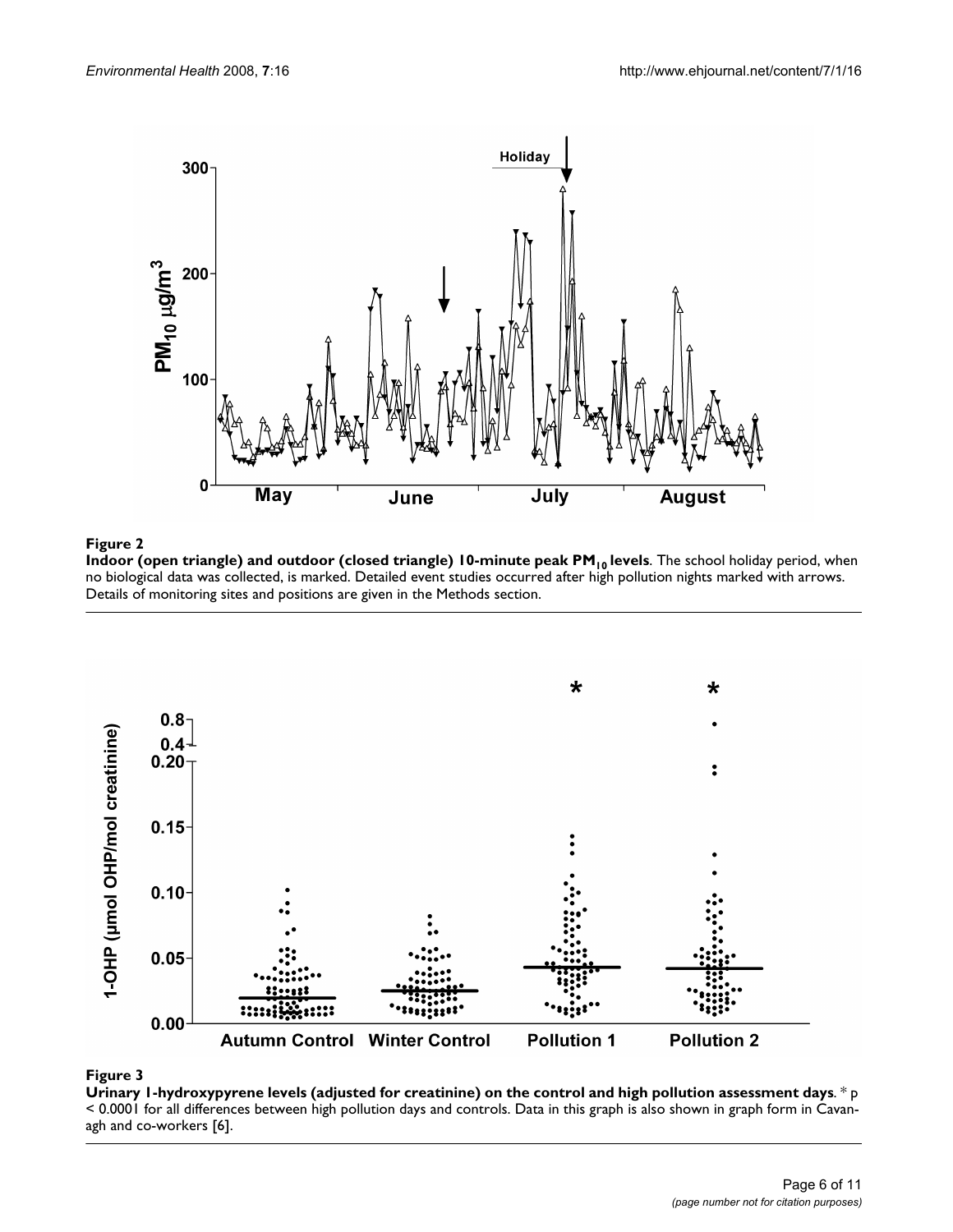

Exhaled breath condensate pH **Figure 4** levels on the control and high pollution assessment days **Exhaled breath condensate pH levels on the control and high pollution assessment days.**

was no independent effect in students with asthma in comparison with healthy students.

#### *EBC hydrogen peroxide*

EBC  $H_2O_2$  readings are shown in Figure 5. Detectable hydrogen peroxide was present in most samples. There was no difference in measured  $H_2O_2$  between any of the sampling days, either control or high pollution. There was also no difference in proportions of samples with detectable  $H_2O_2$ . There was no independent effect of asthma in comparison with healthy subjects. There was no significant correlation between EBC levels of hydrogen peroxide, and pH, and no correlation with either of these measurements and urinary 1-OHP.

#### *Lung function data*

 $FEV<sub>1</sub>$  data was available for a median of 129.5 time points per student (Range 4–189). PEFR data was available for a median of 128 time points (Range 2–186). Univariate analysis identified a number of biologically plausible correlations between lung function data and  $PM_{10}$  levels which reached statistical significance. There was a signifi-



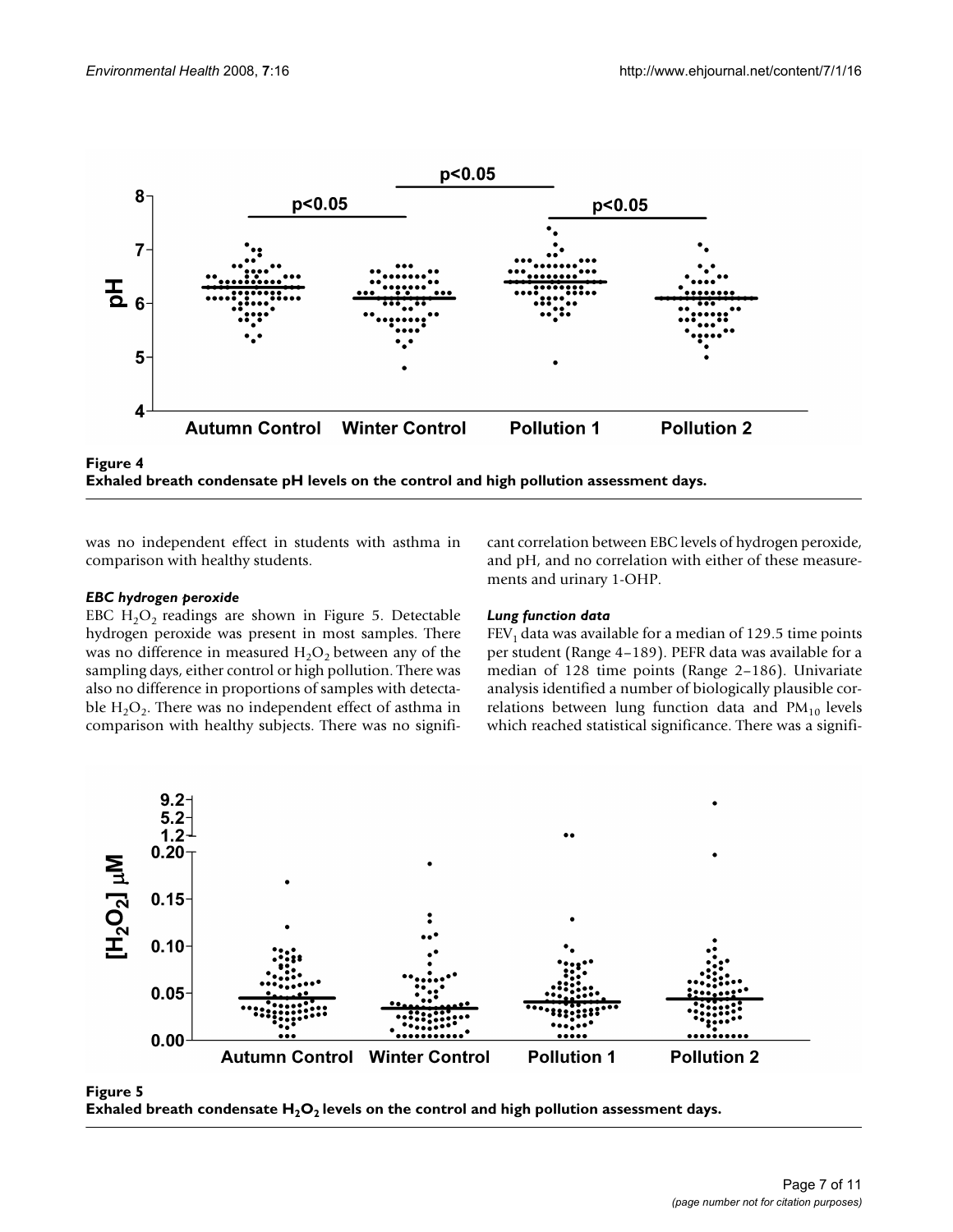cant correlation between morning  $FEV<sub>1</sub>$  and 24 hour average outdoor air pollution levels the previous day (Spearman's rho  $-0.201$ ,  $p = 0.034$ ). When analysing for the presence of asthma, asthmatic subjects showed correlations between  $FEV<sub>1</sub>$  and 24 hour average outdoor air pollution levels which just failed to reach statistical significance (Spearman's rho -0.187,  $p = 0.06$ ), while non-asthmatic subjects showed no significant correlations. There was no significant correlation between peak  $PM_{10}$  levels and lung function in either asthmatics or non-asthmatics. In the asthmatic subjects, there were a number of associations noted between pollution and temperature variables and the use of any reliever medication which reached statistical significance. These were daytime indoor pollution – one day lag; night-time indoor pollution – same night and one day lag; temperature; minimum and maximum inside temperature, and relative humidity. There was no significant relationship between the use of any reliever medication and any of the lung function variables in the asthmatic group.

When multivariate analysis was undertaken, using six dependent lung function variables (FEV<sub>1</sub> and PEF, morning and afternoon and daily variation in both measures), and lagging air pollution measures out to seven days, no pollution variable was retained in a regression model, with only minor temperature effects being retained. When asthmatics were studied separately, small but statistically significant associations between maximum outdoor air pollution levels and variability in  $FEV<sub>1</sub>$ , and night time PEFR were noted. With higher maximum out door pollution, FEV1 variability between morning and afternoon dropped, and afternoon PEFR dropped. Effect size was small, in the case of afternoon PEFR having an  $\mathbb{R}^2$  of 3.6%. Reliever use was not retained in the regression models for any of the lung function data, except for daily variability in PEF.

When comparing median morning  $FEV<sub>1</sub>$  between moderate/high pollution days  $(>20 \mu g/m^3)$  and low pollution days, students with asthma demonstrated lower readings on high pollution days ( $p = 0.043$ ). No effect was seen in non-asthmatic students. However, studying moderate/ high pollution days only, no significant correlation between lung function and pollution level could be detected, either in asthmatics or normal students.

#### *Diary card and symptom data*

Symptom score data was available for a median of 119 time points (Range 109–119). A number of biologically plausible associations were identified between symptoms and both indoor and outdoor air pollution levels. The proportion of students reporting cough and ear, nose and throat symptoms increased with increasing indoor air pollution the previous day. Maximum outdoor air pollution levels the same day were associated with increasing proportion of students reporting cough. The effect of maximum outdoor air pollution remained significant when multivariate analysis was undertaken, and remained in the model, while weather effects were excluded by the model. The effect size however was small, with a change in PM<sub>10</sub> of 50  $\mu$ g/m<sup>3</sup> being associated with a 1.5% increase in proportions of children reporting cough (equivalent to one extra report of cough on high pollution days in this cohort). The use of reliever medication was not retained in the model when asthmatics were studied separately, and in this sub-group, the effect of maximum outdoor air pollution remained statistically significant.

### **Discussion**

This study describes comprehensive pollution and respiratory health monitoring of a panel of students at the boarding house of a metropolitan school. Urinary 1-OHP levels were raised in association with pollution events, but no significant effect of pollution could be seen in the group as a whole either on lung function or airway inflammation and oxidative stress in healthy children. Minor increases in respiratory symptoms such as cough were associated with high pollution exposure. Children with asthma showed some small but statistically significant associations between peak levels of air pollution and lung function and symptoms, but no other significant differences in lung function or biomarkers of airway inflammation could be identified between healthy students and students with asthma.

The importance of accurate assessment of pollution exposure in health effects studies has been recognised since at least the early 1980's. The most accurate measurement tool, personal exposure monitoring, is expensive and logistically difficult, and does not easily lend itself to panel studies involving large numbers of subjects, particularly children. Differing exposures at home compared to work/school also decreases the accuracy of exposure assessment. The effect of cigarette exposure, both personal and via passive smoking, acts as a confounder for the assessment of health effects of air pollution. This study attempted to circumvent these issues by studying schoolchildren living and studying in the same, smoke-free environment. Other potential confounders such as dietary variation might also be expected to be reduced by central institutional catering. The close relationship between indoor and outdoor air pollution levels compares favourably with similar studies which have used personal exposure monitoring [19]. The difference in pollution levels measured at the school, compared with the central monitoring station argues strongly against relying solely on central monitoring for exposure assessment.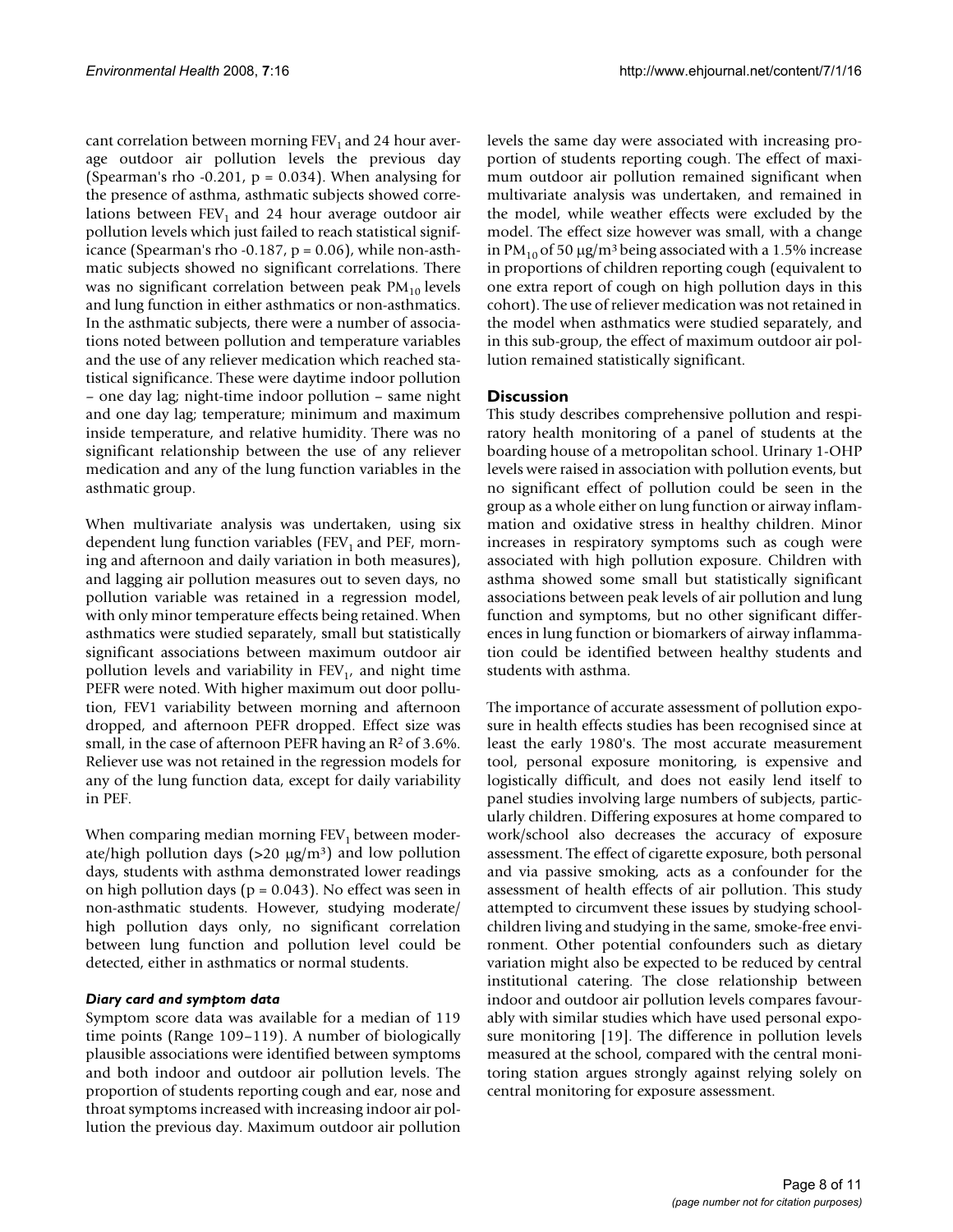A limitation of the approach of studying students in boarding houses of private schools is the potential for decreased generalisability of these results to the rest of the population. Students in this study were all male, predominantly identified themselves as European, and were from wealthier backgrounds than the population of Christchurch generally. It was felt, however, that the advantages of comprehensive pollution and respiratory health monitoring in this panel of non-smoking students out-weighed any potential limitations due to generalisability.

Urinary 1-hydroxypyrene has previously been proposed as a biomarker of exposure to polycyclic aromatic hydrocarbons (PAHs) [20]. Early studies primarily focussed on occupational exposure to PAHs, while recent studies have investigated environmental exposure to PAHs, including via vehicle emissions or indoor sources such as coal burning stoves and tobacco smoke [21,22]. The current study is the first to investigate the utility of 1-OHP for assessing environmental exposure to PAHs suggested to be primarily derived from wood-burning for home-heating. PAH concentrations are highly correlated with particulate air pollution in Christchurch [23]. The potential use of 1- OHP as a biomarker of pollution exposure in this population is explored in more detail elsewhere [6].

Small effects of peak air pollution levels on some lung function measurements were detected in the asthmatic subjects. The effects on afternoon peak flow and decreased variability between morning and evening  $FEV<sub>1</sub>$  might represent a 1/2–1 day lag effect of pollution on lung function in this group. Generally, the effect sizes were small. No significant independent effect of air pollution on lung function was detected in the population as a whole. It is unlikely that reliever use in the asthmatic children significantly reduced any effect size seen, since reliever use was generally very low, and the variable used for any reliever use was only retained in one model in the multivariate analysis. Even attempting to force the variable into the multivariate models did not alter the analyses. The effects in asthmatic students were only seen associated with peak pollution levels, as averaged over a 10 minute period. No association was seen between lung function and 24 hour average pollution levels in the multivariate analyses. This contrasts with the study of Trenga and co-workers who identified a relationship between 24 hour mean pollution levels and lung function in children with asthma [24].

This study also demonstrated small but statistically significant effects of pollution on ear, nose and throat symptoms in this population. This is consistent with previous studies of wood-smoke air pollution [10].

The power of the study may have been reduced by relatively low pollution levels during the winter of 2004, especially during the school terms, when children were collecting lung function data. A systematic review of air pollution and panel studies in children has however suggested publication bias towards adverse effects of particulate air pollution on lung function and lower respiratory symptoms [25].

More recently, researchers have explored the utility of studying airway inflammation in the context of pollution exposure. A number of studies have recently been published describing the relationship of exhaled nitric oxide levels to pollution exposure [26,27]. Nitric oxide was not measured in this current study, due to the lack of portable equipment in 2004. However, exhaled breath condensate has been proposed as another simple non-invasive tool for measurement of airway inflammation [28]. Whilst nitric oxide measurement only provides information about eosinophilic airway inflammation, other markers of airway inflammation such as pH and hydrogen peroxide can be studied in EBC. EBC pH has been shown to vary between individuals and in respiratory conditions such as bronchial asthma, bronchiectasis and chronic obstructive pulmonary disease [29], and EBC  $H_2O_2$  is increased in a number of inflammatory conditions such as asthma, chronic obstructive pulmonary disease and community acquired pneumonia [30-33]. Measurement of such "biomarkers of effect" in EBC has been proposed as a way of exploring health effects of air pollution in exposed populations [24].

No demonstrable effect of pollution on EBC pH or  $H_2O_2$ was demonstrated in this study, either in healthy children, or children with asthma. The ranges of results for both tests were broad, with no correlations between EBC levels of hydrogen peroxide, and pH, and no correlation with either of these measurements and urine 1-OHP.

Similar issues are described by Doniec and co-workers who studied effects of passive smoking on EBC  $H_2O_2$  in 9 year old children [34]. They were unable to demonstrate a difference in EBC  $H_2O_2$  between exposed and nonexposed children, though commented that low sensitivity of the assay, and wide spread of measured concentrations of  $H_2O_2$  might mask subtle effects on airway inflammation. Similarly, Barregard and co-workers, though they describe statistically significant alterations in EBC malondialdehyde (another proposed biomarker of oxidative stress) after exposure to wood smoke, suggest that the results be interpreted with caution due to very low overall levels in EBC, with many measurements below detection limit of the assay [35]. Assay variability when measuring  $H_2O_2$  using fluorimetry and colorimetry is broad in the reported literature, with some studies reporting good agreement of results [36-38], while others show higher coefficients of variation [32,39,40].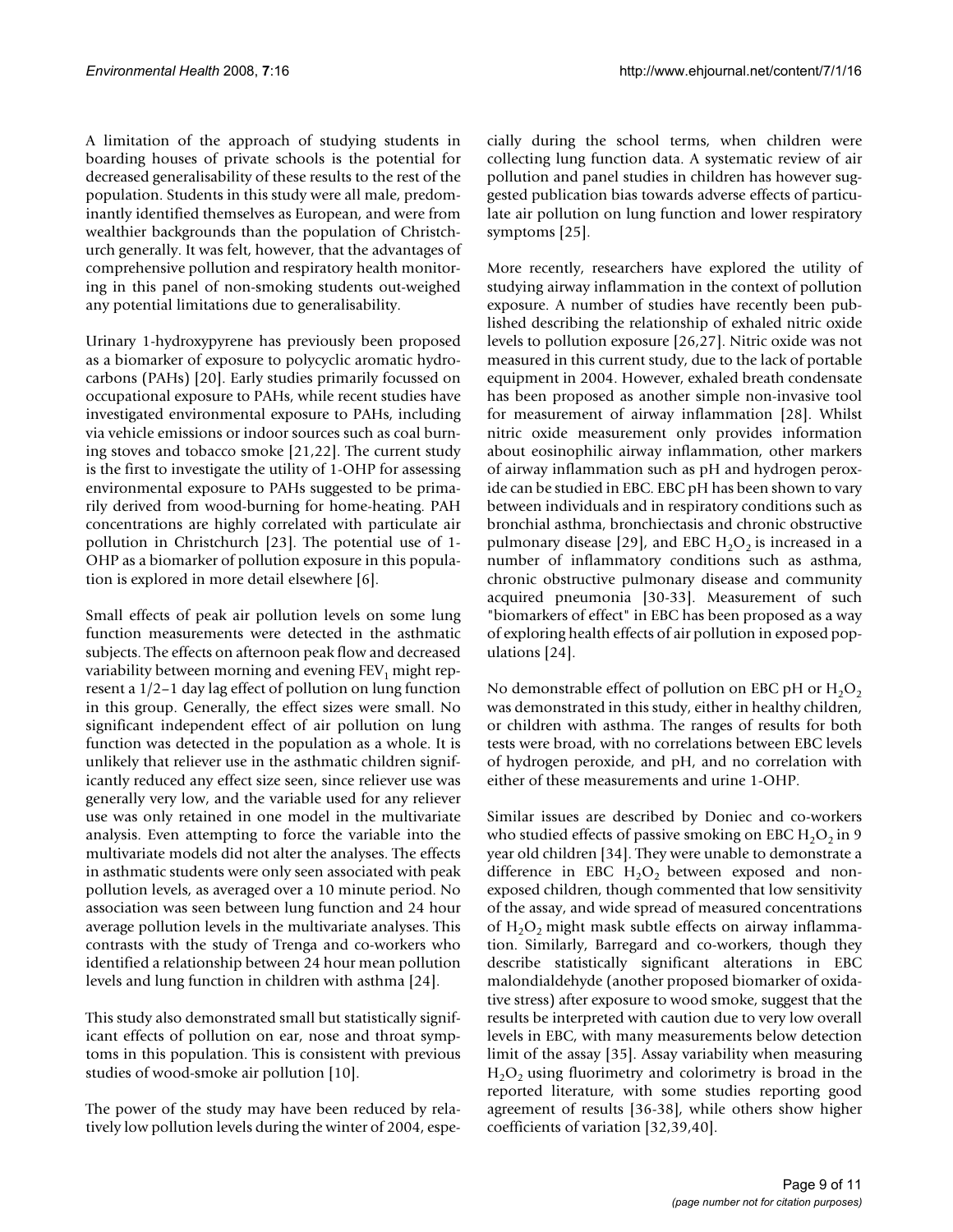EBS pH was measured immediately after collection, without argon degassing or standardisation for  $CO<sub>2</sub>$  partial pressure. There continues to be vigorous debate about the merits of each of these approaches [41], however degassing is not a feasible approach when collecting and processing large numbers of samples in a short period.

The potential drawbacks of EBC analysis, including assay variability and very low biomarker concentration have been highlighted in a recent review article [42] and are addressed in the ATS/ERS taskforce position paper on EBC [43]. At this stage, EBC collection and analysis appears to show utility in highly controlled research settings, but the current collection and analysis techniques are not suitable for application "in the field" for community assessment of effects of air pollution.

### **Conclusion**

In summary, in this study we detected no significant effect of ambient wood-smoke particulate air pollution on lung function of healthy school-aged male students, but a small effect on cough. Small but significant effects of peak pollution levels were seen in students with asthma. Urinary 1-OHP shows potential as a biomarker of exposure to PAHs in wood smoke in this population; however measurement of EBC pH and hydrogen peroxide using current methods of collection and analysis appears not to be useful for assessment of population health effects of air pollution.

# **Competing interests**

The authors declare that they have no competing interests.

#### **Authors' contributions**

All authors made substantial contributions to the conception and design of the study, and the acquisition of data. All have been involved in the drafting and revision of the manuscript. All have read and approved the final manuscript. ME was principal investigator for the study, and took overall responsibility for the design, implementation and analysis of the study. SK and TA coordinated the pollution monitoring and analysis and contributed to event study assessments; JC, LB, and KT coordinated the collection and analysis of the urinary 1-OHP samples and contributed to event study assessments; RD, TH, SM, FM, and JC coordinated the diary card and spirometry data acquisition, and coordinated the event study assessments. WB undertook the EBC hydrogen peroxide analysis and contributed to event study assessments. CF was the biostatistician for the study.

### **Acknowledgements**

This study would not have been possible without the generous help and support of the students and staff of Christ's College, Christchurch, and the support of Environment Canterbury.

The study was funded by the Health Research Council of New Zealand and was part of a larger project entitled "Health and Air Pollution in New Zealand – Christchurch Pilot Study" (HAPiNZ) funded by the Health Research Council of New Zealand, the Ministry of the Environment, and the Ministry of Transport.

#### **References**

- 1. Dockery DW: **[Epidemiologic evidence of cardiovascular](http://www.ncbi.nlm.nih.gov/entrez/query.fcgi?cmd=Retrieve&db=PubMed&dopt=Abstract&list_uids=11544151) [effects of particulate air pollution.](http://www.ncbi.nlm.nih.gov/entrez/query.fcgi?cmd=Retrieve&db=PubMed&dopt=Abstract&list_uids=11544151)** *Environ Health Perspect* 2001, **109 Suppl 4:**483-486.
- 2. Anonymous: **[Health effects of outdoor air pollution. Commit](http://www.ncbi.nlm.nih.gov/entrez/query.fcgi?cmd=Retrieve&db=PubMed&dopt=Abstract&list_uids=8542133)[tee of the Environmental and Occupational Health Assem](http://www.ncbi.nlm.nih.gov/entrez/query.fcgi?cmd=Retrieve&db=PubMed&dopt=Abstract&list_uids=8542133)[bly of the American Thoracic Society.](http://www.ncbi.nlm.nih.gov/entrez/query.fcgi?cmd=Retrieve&db=PubMed&dopt=Abstract&list_uids=8542133)** *Am J Respir Crit Care Med* 1996, **153(1):**3-50.
- 3. Janssen NA, Hoek G, Brunekreef B, Harssema H, Mensink I, Zuidhof A: **[Personal sampling of particles in adults: relation among](http://www.ncbi.nlm.nih.gov/entrez/query.fcgi?cmd=Retrieve&db=PubMed&dopt=Abstract&list_uids=9521180) [personal, indoor, and outdoor air concentrations.](http://www.ncbi.nlm.nih.gov/entrez/query.fcgi?cmd=Retrieve&db=PubMed&dopt=Abstract&list_uids=9521180)** *Am J Epidemiol* 1998, **147(6):**537-547.
- 4. Janssen NA, Hoek G, Harssema H, Brunekreef B: **[Personal sam](http://www.ncbi.nlm.nih.gov/entrez/query.fcgi?cmd=Retrieve&db=PubMed&dopt=Abstract&list_uids=9470103)[pling of airborne particles: method performance and data](http://www.ncbi.nlm.nih.gov/entrez/query.fcgi?cmd=Retrieve&db=PubMed&dopt=Abstract&list_uids=9470103) [quality.](http://www.ncbi.nlm.nih.gov/entrez/query.fcgi?cmd=Retrieve&db=PubMed&dopt=Abstract&list_uids=9470103)** *J Expo Anal Environ Epidemiol* 1998, **8(1):**37-49.
- 5. Kingham S, Durand M, Aberkane T, Harrison J, Wilson JG, Epton M: **Winter comparison of TEOM, MiniVol and DustTrak PM10 monitors in a woodsmoke environment.** *Atmos Environ* 2006, **40(2):**338-347.
- 6. Cavanagh JA, Brown L, Trought K, Kingham S, Epton MJ: **[Elevated](http://www.ncbi.nlm.nih.gov/entrez/query.fcgi?cmd=Retrieve&db=PubMed&dopt=Abstract&list_uids=17257655) [concentrations of 1-hydroxypyrene in schoolchildren during](http://www.ncbi.nlm.nih.gov/entrez/query.fcgi?cmd=Retrieve&db=PubMed&dopt=Abstract&list_uids=17257655) [winter in Christchurch, New Zealand.](http://www.ncbi.nlm.nih.gov/entrez/query.fcgi?cmd=Retrieve&db=PubMed&dopt=Abstract&list_uids=17257655)** *Sci Total Environ* 2007, **374(1):**51-59.
- 7. Scott AJ, Gunatilaka M: **Christchurch inventory of emissions to air. R04/03.** Christchurch, New Zealand , Environment Canterbury; 2004.
- 8. Aberkane T, Harvey M, Webb M: **Annual ambient air quality monitoring report 2003. U04/58.** Christchurch, New Zealand , Environment Canterbury; 2004.
- 9. McGowan JA, Hider RN, Chacko E, Town GI: **[Particulate air pol](http://www.ncbi.nlm.nih.gov/entrez/query.fcgi?cmd=Retrieve&db=PubMed&dopt=Abstract&list_uids=11895020)[lution and hospital admissions in Christchurch, New Zea](http://www.ncbi.nlm.nih.gov/entrez/query.fcgi?cmd=Retrieve&db=PubMed&dopt=Abstract&list_uids=11895020)[land.](http://www.ncbi.nlm.nih.gov/entrez/query.fcgi?cmd=Retrieve&db=PubMed&dopt=Abstract&list_uids=11895020)** *Aust N Z J Public Health* 2002, **26(1):**23-29.
- 10. Harre ES, Price PD, Ayrey RB, Toop LJ, Martin IR, Town GI: **[Respi](http://www.ncbi.nlm.nih.gov/entrez/query.fcgi?cmd=Retrieve&db=PubMed&dopt=Abstract&list_uids=9516896)[ratory effects of air pollution in chronic obstructive pulmo](http://www.ncbi.nlm.nih.gov/entrez/query.fcgi?cmd=Retrieve&db=PubMed&dopt=Abstract&list_uids=9516896)[nary disease: a three month prospective study.](http://www.ncbi.nlm.nih.gov/entrez/query.fcgi?cmd=Retrieve&db=PubMed&dopt=Abstract&list_uids=9516896)** *Thorax* 1997, **52(12):**1040-1044.
- 11. Hales S, Salmond C, Town GI, Kjellstrom T, Woodward A: **[Daily](http://www.ncbi.nlm.nih.gov/entrez/query.fcgi?cmd=Retrieve&db=PubMed&dopt=Abstract&list_uids=10777987) [mortality in relation to weather and air pollution in](http://www.ncbi.nlm.nih.gov/entrez/query.fcgi?cmd=Retrieve&db=PubMed&dopt=Abstract&list_uids=10777987) [Christchurch, New Zealand.](http://www.ncbi.nlm.nih.gov/entrez/query.fcgi?cmd=Retrieve&db=PubMed&dopt=Abstract&list_uids=10777987)** *Aust N Z J Public Health* 2000, **24(1):**89-91.
- 12. Anonymous: **[ATS statement--Snowbird workshop on stand](http://www.ncbi.nlm.nih.gov/entrez/query.fcgi?cmd=Retrieve&db=PubMed&dopt=Abstract&list_uids=453705)**[ardization of spirometry.](http://www.ncbi.nlm.nih.gov/entrez/query.fcgi?cmd=Retrieve&db=PubMed&dopt=Abstract&list_uids=453705) **119(5):**831-838.
- 13. Hansen AM, Poulsen OM, Christensen JM, Hansen SH: **[Determina](http://www.ncbi.nlm.nih.gov/entrez/query.fcgi?cmd=Retrieve&db=PubMed&dopt=Abstract&list_uids=8429626)[tion of 1-Hydroxypyrene in Human Urine by High-Perform](http://www.ncbi.nlm.nih.gov/entrez/query.fcgi?cmd=Retrieve&db=PubMed&dopt=Abstract&list_uids=8429626)[ance Liquid-Chromatography.](http://www.ncbi.nlm.nih.gov/entrez/query.fcgi?cmd=Retrieve&db=PubMed&dopt=Abstract&list_uids=8429626)** *J Anal Toxicol* 1993, **17(1):**38-41.
- 14. Hyslop PA, Sklar LA: **[A quantitative fluorimetric assay for the](http://www.ncbi.nlm.nih.gov/entrez/query.fcgi?cmd=Retrieve&db=PubMed&dopt=Abstract&list_uids=6093625) [determination of oxidant production by polymorphonuclear](http://www.ncbi.nlm.nih.gov/entrez/query.fcgi?cmd=Retrieve&db=PubMed&dopt=Abstract&list_uids=6093625) leukocytes: its use in the simultaneous fluorimetric assay of [cellular activation processes.](http://www.ncbi.nlm.nih.gov/entrez/query.fcgi?cmd=Retrieve&db=PubMed&dopt=Abstract&list_uids=6093625)** *Anal Biochem* 1984, **141(1):**280-286.
- 15. Brooks WM, Lash H, Kettle AJ, Epton MJ: **[Optimising hydrogen](http://www.ncbi.nlm.nih.gov/entrez/query.fcgi?cmd=Retrieve&db=PubMed&dopt=Abstract&list_uids=16686998) [peroxide measurement in exhaled breath condensate.](http://www.ncbi.nlm.nih.gov/entrez/query.fcgi?cmd=Retrieve&db=PubMed&dopt=Abstract&list_uids=16686998)** *Redox Rep* 2006, **11(2):**78-84.
- 16. **Demographic Trends 2003** [[http://www.stats.govt.nz/analytical](http://www.stats.govt.nz/analytical-reports/dem-trends-03/default.htm)[reports/dem-trends-03/default.htm](http://www.stats.govt.nz/analytical-reports/dem-trends-03/default.htm)].
- 17. **[Worldwide variation in prevalence of symptoms of asthma,](http://www.ncbi.nlm.nih.gov/entrez/query.fcgi?cmd=Retrieve&db=PubMed&dopt=Abstract&list_uids=9643741) [allergic rhinoconjunctivitis, and atopic eczema: ISAAC. The](http://www.ncbi.nlm.nih.gov/entrez/query.fcgi?cmd=Retrieve&db=PubMed&dopt=Abstract&list_uids=9643741) International Study of Asthma and Allergies in Childhood (ISAAC)** Steering Committee. *Lancet* 1998, **Steering 351(9111):**1225-1232.
- 18. Aberkane T, Harvey M, Webb M: **[Annual ambient air quality](http://www.ncbi.nlm.nih.gov/entrez/query.fcgi?cmd=Retrieve&db=PubMed&dopt=Abstract&list_uids=15750092) [monitoring report 2004 Report No. U05/61.](http://www.ncbi.nlm.nih.gov/entrez/query.fcgi?cmd=Retrieve&db=PubMed&dopt=Abstract&list_uids=15750092)** Christchurch , Environment Canterbury; 2005.
- 19. Janssen NAH, Lanki T, Hoek G, Vallius M, de Hartog JJ, Van Grieken R, Pekkanen J, Brunekreef B: **[Associations between ambient,](http://www.ncbi.nlm.nih.gov/entrez/query.fcgi?cmd=Retrieve&db=PubMed&dopt=Abstract&list_uids=16299096) personal, and indoor exposure to fine particulate matter [constituents in Dutch and Finnish panels of cardiovascular](http://www.ncbi.nlm.nih.gov/entrez/query.fcgi?cmd=Retrieve&db=PubMed&dopt=Abstract&list_uids=16299096) [patients.](http://www.ncbi.nlm.nih.gov/entrez/query.fcgi?cmd=Retrieve&db=PubMed&dopt=Abstract&list_uids=16299096)** *Occup Environ Med* 2005, **62(12):**868-877.